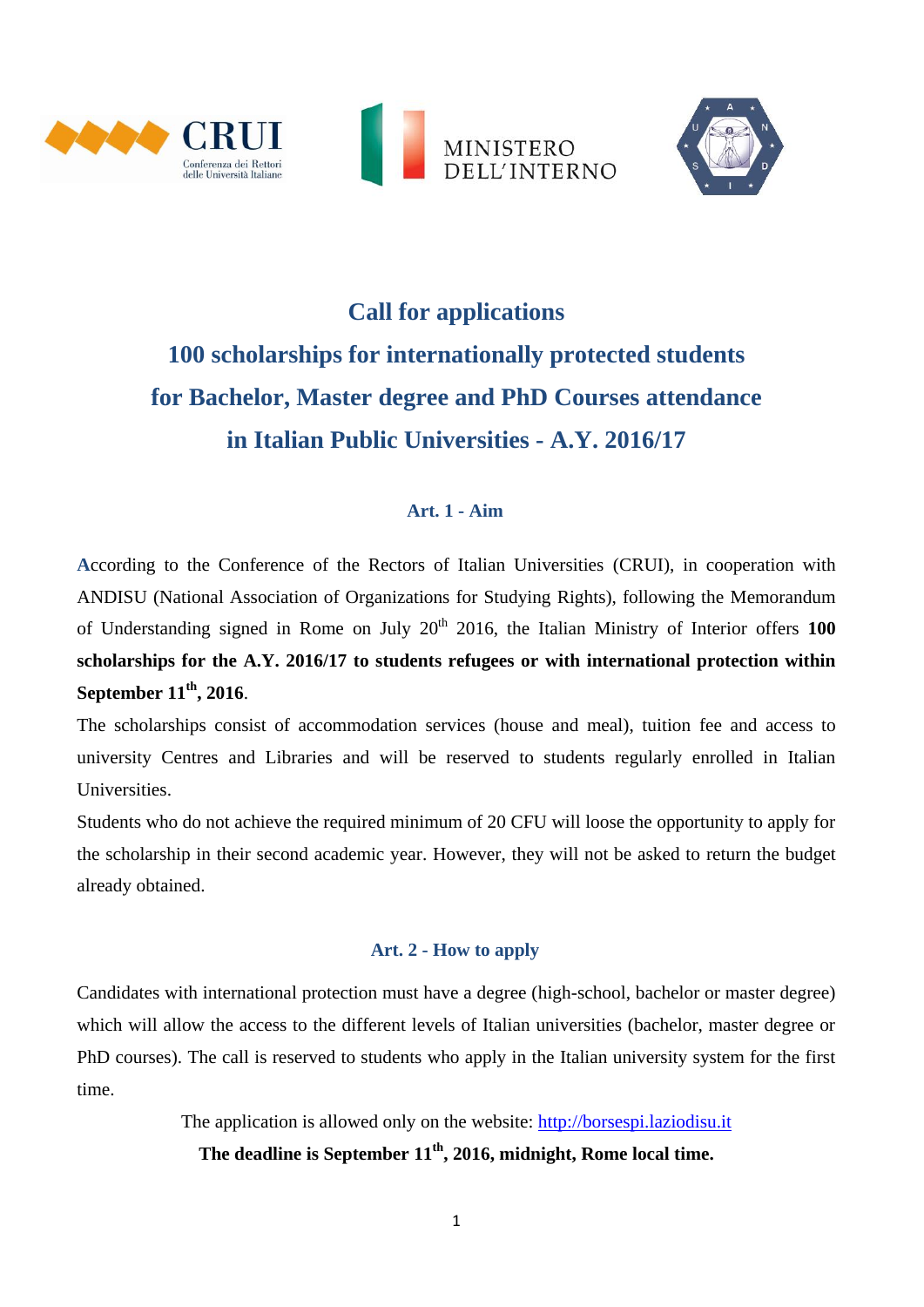





The candidates have to fill-in a form with the following information:

- 1. Family name
- 2. First name
- 3. Gender
- 4. Date of birth
- 5. State of birth
- 6. Citizenship
- 7. Italian tax code (codice fiscale)
- 8. Certificate of international protection (number, date of issue, authority)
- 9. Residency permit (number, date of issue, *Questura* in charge)
- 10. Current refuge shelter (Welcoming place)
- 11. School/University degree
- 12. Year of issue
- 13. Institution where they achieved the degree
- 14. Italian University where they would like to apply
- 15. First degree course, Second degree course, or PhD
- 16. e-mail
- 17. Mobile number
- 18. Copy of an ID
- 19. Short CV (in Italian or English)

### **Art. 3 - Ranking**

The ranking will be drawn-up by a proper committee nominated by the president of CRUI. The committee will take into account candidates' degrees and CVs and the geographic distribution of applications. The committee will complete their selection within September  $25<sup>th</sup>$ , 2016.

The ranking, which will include candidates' personal data, score achieved and the university selected, will be published on the websites of Ministry of Interior, CRUI and ANDISU.